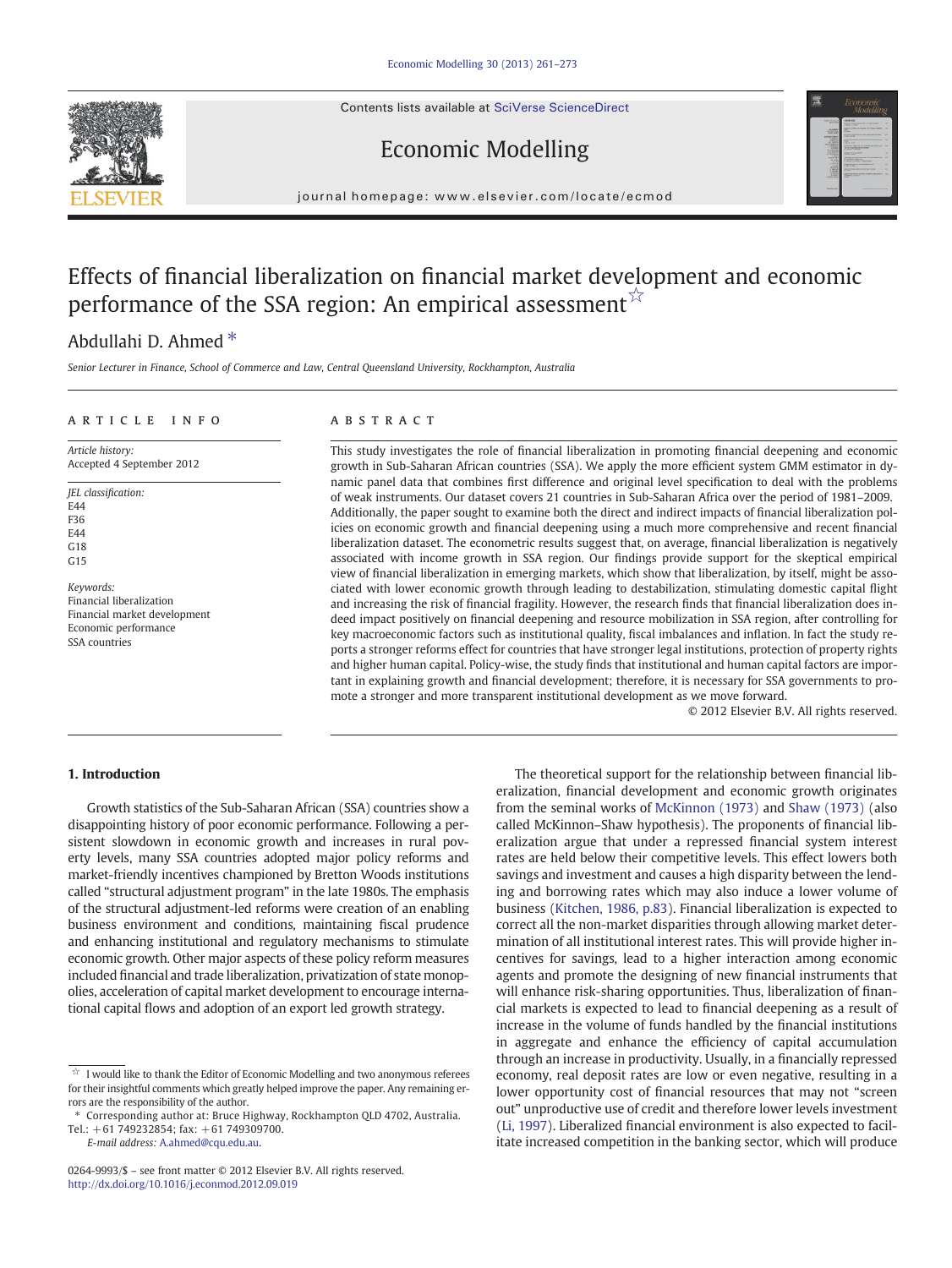benefits such as greater pricing competition and better service delivery. Financial market liberalization improves the speed and diversity of banking activities through transferring skills and financial technology across borders. As depicted by Fig. 1, the intermediation margin is expected to decrease in the long-run. In the short-run, the supply of credit is more inelastic  $(s<sub>S</sub>)$  (assuming that banks have oligopolistic market power as is usual in case of SSA countries) compared to the long-run case  $(s_L)$ . As financial liberalization reforms continue to remove distortions, quantity of investment increases to  $LF<sub>L</sub>$  (mostly allocated amongst competing private investment). Through this process, market-oriented liberalization is expected to lead to financial deepening and thereby ultimately contribute to higher economic growth.

Nearly after two and half decades, the experiences of the SSA countries show that the reform measures seem to have had little positive effect. GDP growth rates show minimal improvement 1.8% in 1990–1995 to 4.0% in 2006–2008. The experiences of some of the Latin American countries such as Chile, Urugay and Argentina show that the implementations of financial liberalization measures have led to different outcomes [\(Greenidge and Belford, 2002\)](#page--1-0). In fact, [Misati and Nyamongo \(2011\)](#page--1-0) argue that financial liberalization is still viewed as one of the most controversial policies and empirical results have been largely inconclusive. In a recent survey of literature, [Hermes and Lensink \(2005\)](#page--1-0) conclude that one common argument as to why the evidence remains inconclusive is due to lack of precise measurement of financial liberalization itself.

A number of studies have so far examined the links between financial liberalization and economic performance in the context of sub-Saharan African countries. In an attempt to provide better measure of financial liberalization, [Fowowe \(2008\)](#page--1-0) uses two indexes to test the role of financial openness in growth. However, it is important to note that some typical control variables are omitted. Some of these key variables that are either critical or potentially correlated with the financial liberalization indices, that were not controlled for, include population growth and human capital, level of institutional development (legal systems and economic freedom), and concomitant policy reforms (fiscal policy). [McDonald and Schumacher \(2007\)](#page--1-0) emphasize that legal and institutional development is essential in creating a better functioning financial system and therefore should be given a higher priority when examining the impact of financial liberalization efforts in SSA. Other studies such as [Aziakpono \(2004\),](#page--1-0) [Allen and Ndikumana \(2000\)](#page--1-0) and [Matsheka \(1998\)](#page--1-0) have either employed a more general measures of financial development



Fig. 1. Changes in intermediation margin and loan volume following financial liberalization.

index (which did not identify time-specific liberalization process)<sup>1</sup> or do not capture gradual progression, institutional transformation and phase-wise liberalization of the financial markets.

This study aims to improve on previous empirical research in SSA region such as [Fowowe \(2008\)](#page--1-0) by utilizing financial liberalization indices that adequately capture the gradual nature and intensity financial market reforms.<sup>2</sup> Additionally, we employ Chin–Ito index which is a measure of extent and the intensity of capital controls.<sup>3</sup> Secondly, many of the studies that evaluate the benefits from financial liberalization (such as [Bekaert et al., 2005; Arestis, 2005; Arestis et al., 2002;](#page--1-0) [Bandiera et al., 2000](#page--1-0)) have either utilized cross-country analysis or diverse sample countries. It is understood that countries in different regions have diverse financial and asset characteristics, varying levels of economic development and different institutional set-up. Here, the study combines rich panel structure with a focused and relatively more homogenous group of countries from developing world. Thirdly, while using the most recent data on financial liberalization, financial market development and legal and institutional development, the research aims to examine the independent effects of market liberalization and development of institutions on SSA's economic growth, as well as their potential interaction effects. A fourth aim is to investigate the indirect benefits of financial sector liberalization in which it can act as a catalyst for further financial market development. We investigate this empirical relationship using system GMM technique which is preferred in the presence of the endogeneity of the regressors and has better finite sample properties.<sup>4</sup> While looking at the relationship between financial liberalization and sub-Saharan Africa's economic growth, this empirical examination will be useful not only to the policy makers and political leaders, but also provide some policy insight for future reforms.

The rest of this paper is organized as follows. The next section provides reviews of the relevant literature and focuses on the links between financial liberalization, financial development and growth. [Section 3](#page--1-0) contains the data, empirical model and methodological framework. [Section 4](#page--1-0) discusses major empirical results and conclusion and policy implications are presented in [Section 5.](#page--1-0)

### 2. Impact of financial market liberalization in Africa: A brief assessment

[Table 1](#page--1-0) presents some stylized facts on growth and financial market development trends for the 21 countries in our sample. It is observable that real GDP per capita growth show minimal improvement in post reform era. In terms of savings (% GDP), the trend is again less encouraging, as domestic savings rates remain low by international standard. The ratio of investment (% GDP) remains generally low for most African countries compared to levels in other developing countries and in relation to the resources needed. Trends in both these later variables will hamper the region's future economic growth. The flow of FDI to the region has moderately improved (from 0.45% in 1980–1990 to about 2.2% in 2001–2005) for SSA as a whole, although there are some reports suggesting that FDI inflow is concentrated in the mining and oil extraction industries (see, for example, [Boocock, 2002\)](#page--1-0). However, the close economic cooperation between China and Africa in recent years and improvement in Sino-African trade is expected to boost FDI to Africa. According to these individual country statistics presented, one can

<sup>1</sup> For example [Aziakpono \(2004\)](#page--1-0) utilizes ratio of liquid liabilities to GDP while earlier studies such as [Seck and El Nil \(1993\)](#page--1-0) and [Oshikoya \(1992\)](#page--1-0) have used real interest rate as a proxy for financial liberalization.

<sup>&</sup>lt;sup>2</sup> For robustness and sensitivity analysis, we construct our own continuous index that captures five major moves towards liberalization in SSA's financial markets.

<sup>3</sup> Some of the recent studies that have utilized Chin–Ito index of financial liberalization in their empirical analysis include [Yalta and Yalta \(2012\);](#page--1-0) [Arestis and Caner](#page--1-0) [\(2009\)](#page--1-0) and [Eichengreen et al., \(2009\)](#page--1-0).

<sup>&</sup>lt;sup>4</sup> See for example [Bond et al. \(2001\)](#page--1-0).